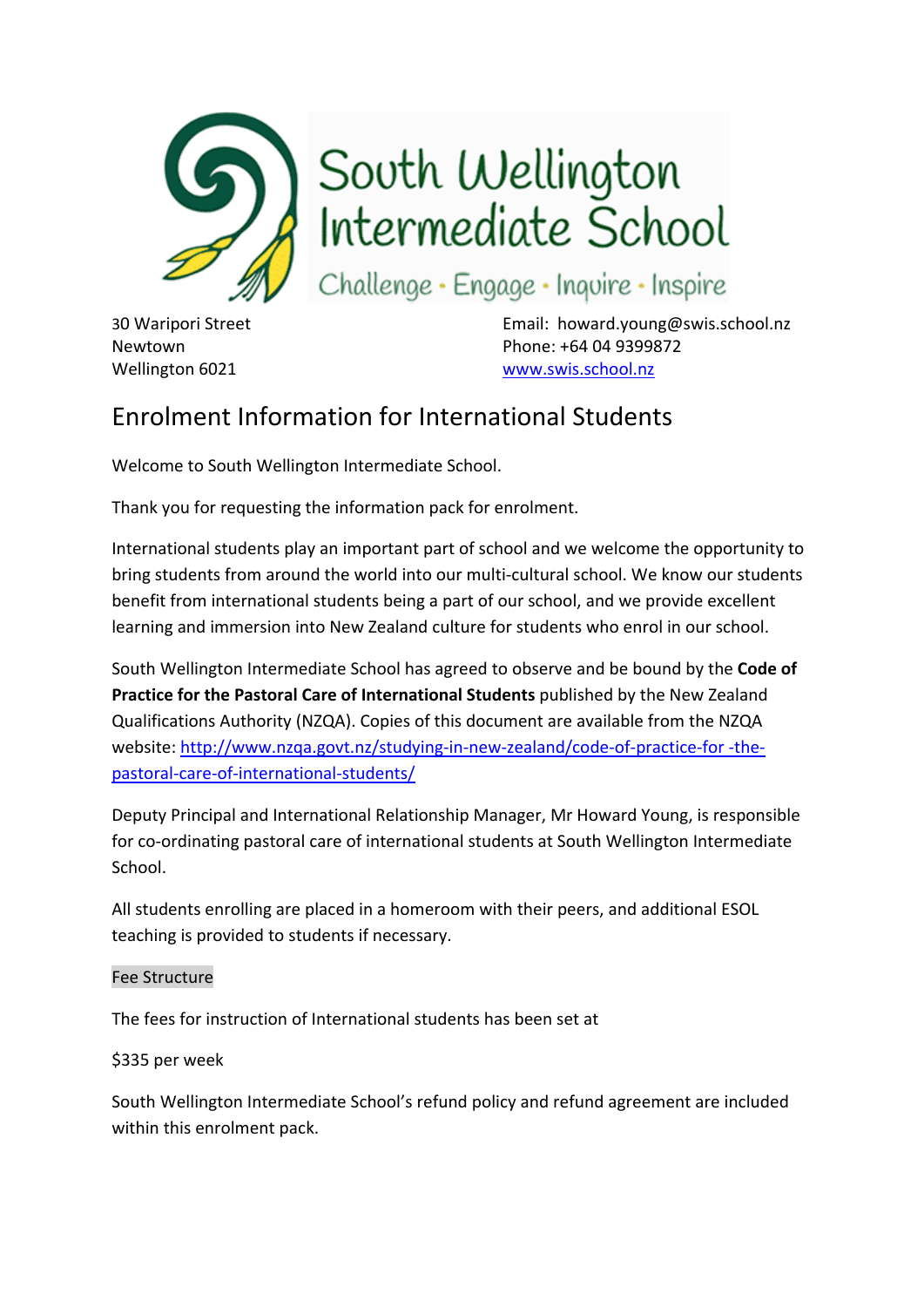charges that you may have to meet include:

- Cost of dental treatment
- Payment for extra-curricular activities such as field trips, sporting events, camps etc
- Participation in ICAS exams

## Immigration

Full details of visa and permit requirements, advice on rights to employment in New Zealand while studying, and reporting requirements are available through the New Zealand Immigration Service, and can be viewed on their website at

## http://www.immigration.govt.nz

## Medical and Travel Insurance

It is a legal requirement that all international students have appropriate and current medical and travel insurance while studying in New Zealand.

## Eligibility for Health Services

Most international students are not entitled to publicly funded health services while in New Zealand. If your child receives medical treatment during their time in New Zealand, you may be liable for the full cost of that treatment depending on your insurance package.

It is possible your child may be required to undertake a full medical examination and/or x‐ rays in order to qualify for a visa, depending on country of origin, age, length of stay.

### Enrolment Procedure

Having received this enrolment document the enrolment process is as follows:

- Complete the enrolment form providing comprehensive information about your child and your family on the International Enrolment Form that is included.
- Provide evidence of your child's passport.
- Sign a tuition agreement
- Pay of deposit of 20% of the fee or \$1000 (if 20% exceeds this amount)

As soon as possible you will be required to:

- Provide evidence of your child's medical and travel insurance
- Pay the fees in full
- On arrival school to sight original passport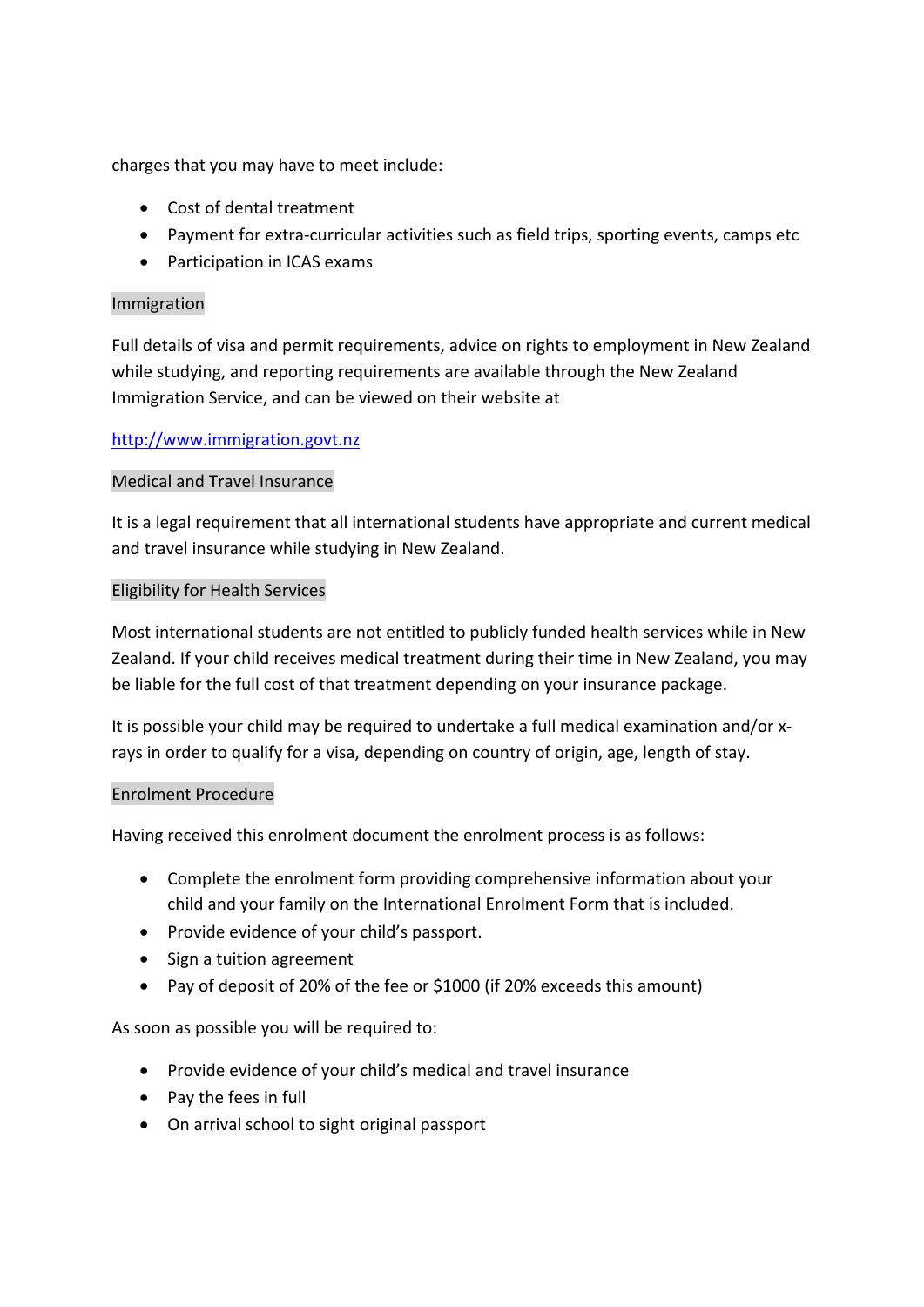On receipt of the completed fees and all completed documentation an 'Offer to Place' will be issued by South Wellington Intermediate School. You can then take this to immigration if necessary.

Receipt of application for student visa from Immigration is sighted and copied by South Wellington Intermediate School. When issued, the student visa must be sighted and copied as well. This must occur **before** the student starts school.

In the event a homestay is required the residence will be visited by the International Relationship Manager and another representative of South Wellington Intermediate School. All adults eighteen years and older living in this residence are police vetted.

## Orientation Programme

The orientation programme varies depending on the length of your child's enrolment at South Wellington Intermediate School.

- Students are provided with an orientation to South Wellington Intermediate at the beginning of their stay. This is led by the International Relationship Manager, or another designated member of staff. This will also include input from student leaders of the school.
- Students are provided with an orientation pack to help familiarise them with the school and the local area.
- A powhiri (Maori Welcome Ceremony) will be held to welcome your child to the school. This will be done at the earliest possible date after your child has started.
- Homeroom teacher will assign a student buddy for your child.
- If possible a meeting will be arranged for your child with other students in the school who is able to speak in your child's first language.

## Pastoral Care for International Students

- Students will have a formal support meeting with the International Relationship Manager once per month to ensure that everything is going well. A record of these meetings is held by the International Relationship Manager and the Principal. (These meetings increase in frequency if the students responses indicate a need)
- Homestay parents or natural parents (if living in Wellington) are contacted each month by the International Relationship Manager to ensure everything is going well.
- Students are visited once per term in their homestay environment by a staff member if living in a homestay environment.
- Refer to policy on complaints included in this package
- Students are issued with an emergency card with the phone numbers of the International Relationship Manager, International Dean and the school Principal.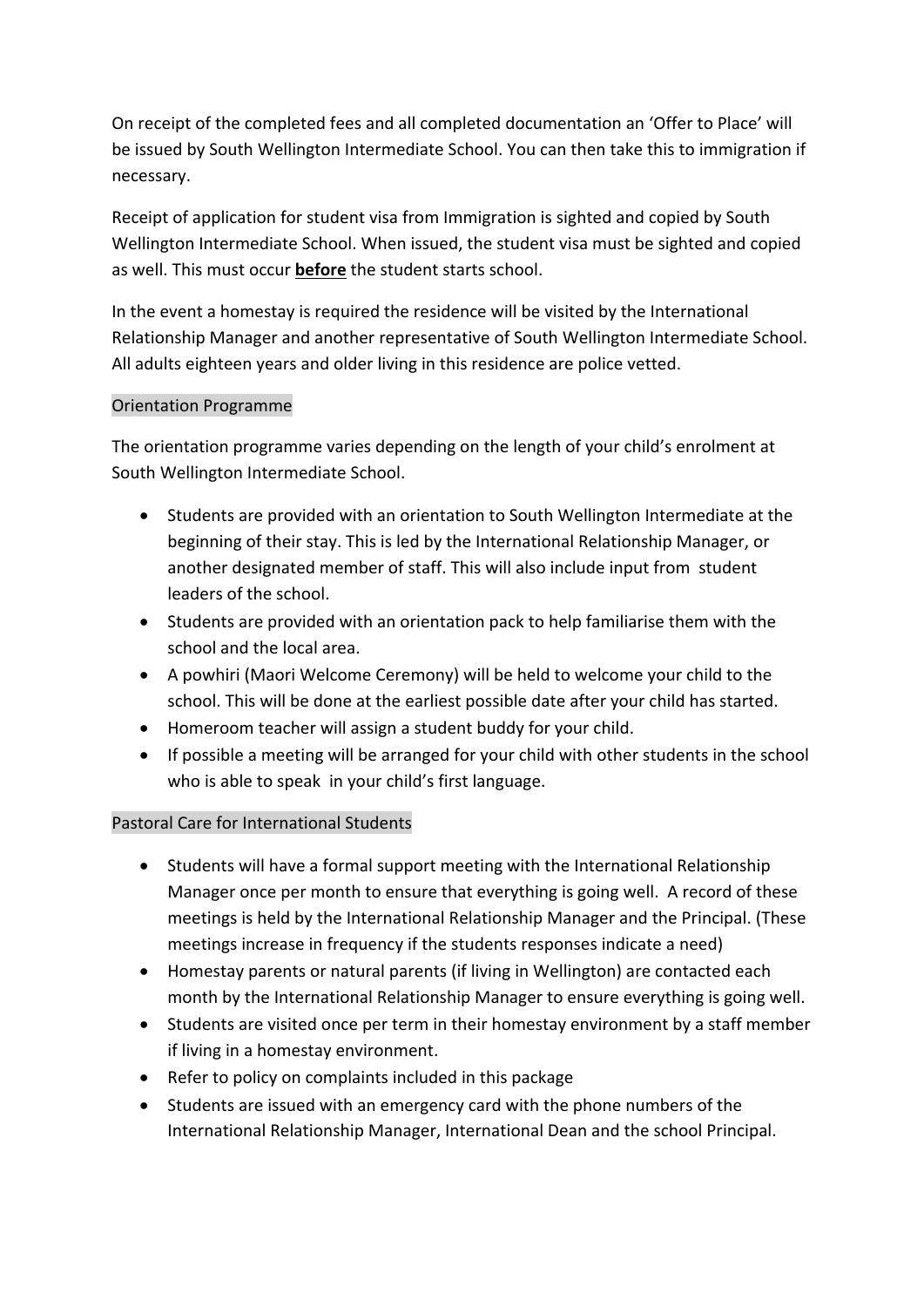## Circumstances in which tuition may be terminated

- Failure to comply with school rules
- Gross misconduct
- Breach of visa requirements
- The school reserves the right to cease tuition if it receives false or misleading information on enrolment.

## **If tuition ceases it is the responsibility of the school to notify New Zealand Immigration Services.**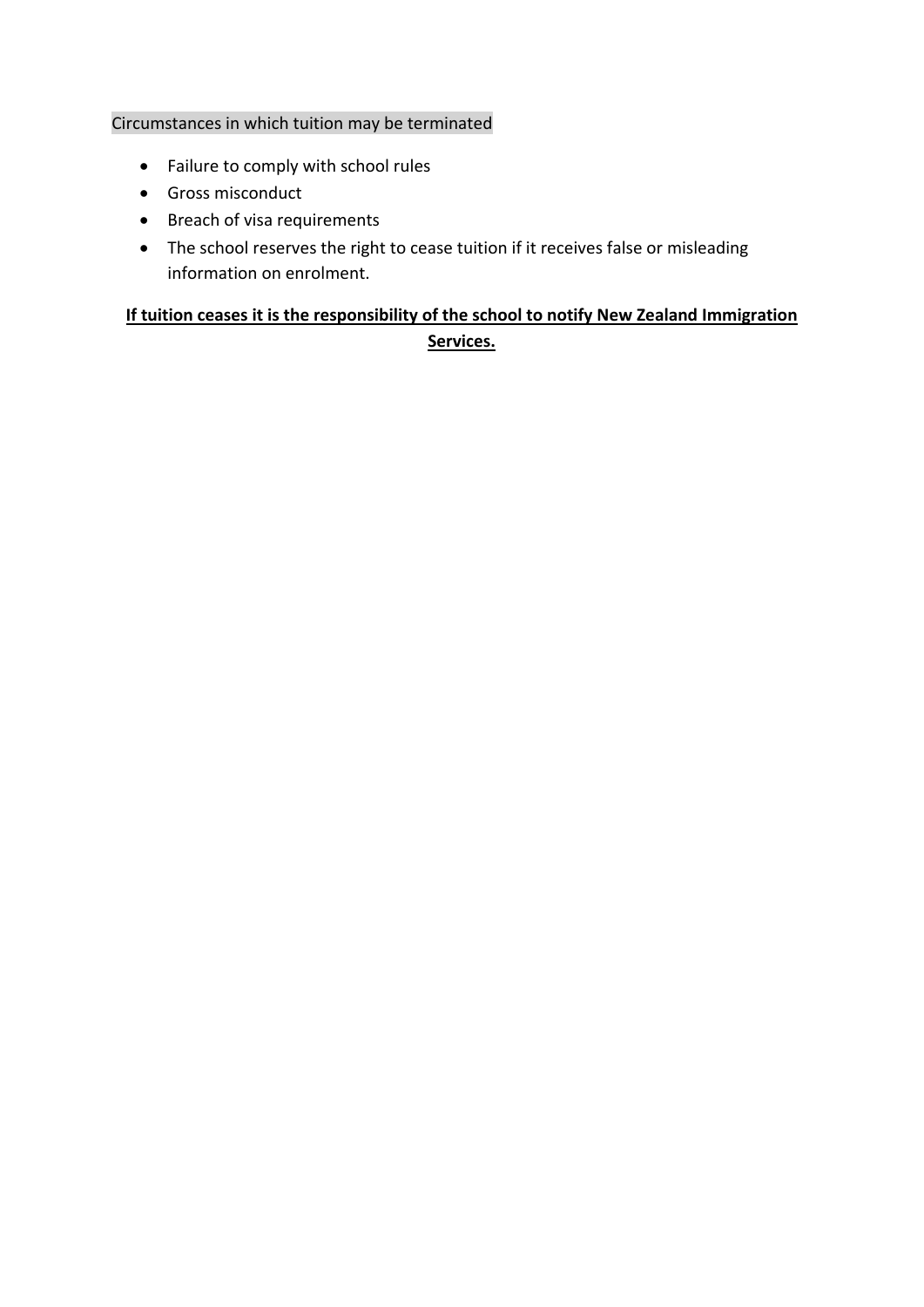

## **APPLICATION FOR ENROLMENT FOR INTERNATIONAL STUDENTS AT SOUTH WELLINGTON INTERMEDIATE SCHOOL**

To apply for enrolment at South Wellington Intermediate School, please complete this application form and forward it to:

Howard Young: Deputy Principal and International Relationship Manager at howard.young@swis.school.nz

 Please ensure that all the information is complete and correct. Failure to properly complete the form may result in a delay in processing, or rejection of your application. Failure to provide correct information may result in your child's enrolment being terminated.

### **For Office Use Only**

| Enrolment Number: | Year Level: | Homeroom Number: |
|-------------------|-------------|------------------|
|                   |             |                  |

### **Part One – Personal Information**

| <b>Students Family Name:</b>                         | First Name/s (As appears on their passport) |
|------------------------------------------------------|---------------------------------------------|
| <b>Preferred Name:</b>                               | Gender (Please circle)<br>Male<br>Female    |
| Birth Date (DD/MM/YY)<br>Living in New Zealand with: | Country of Origin                           |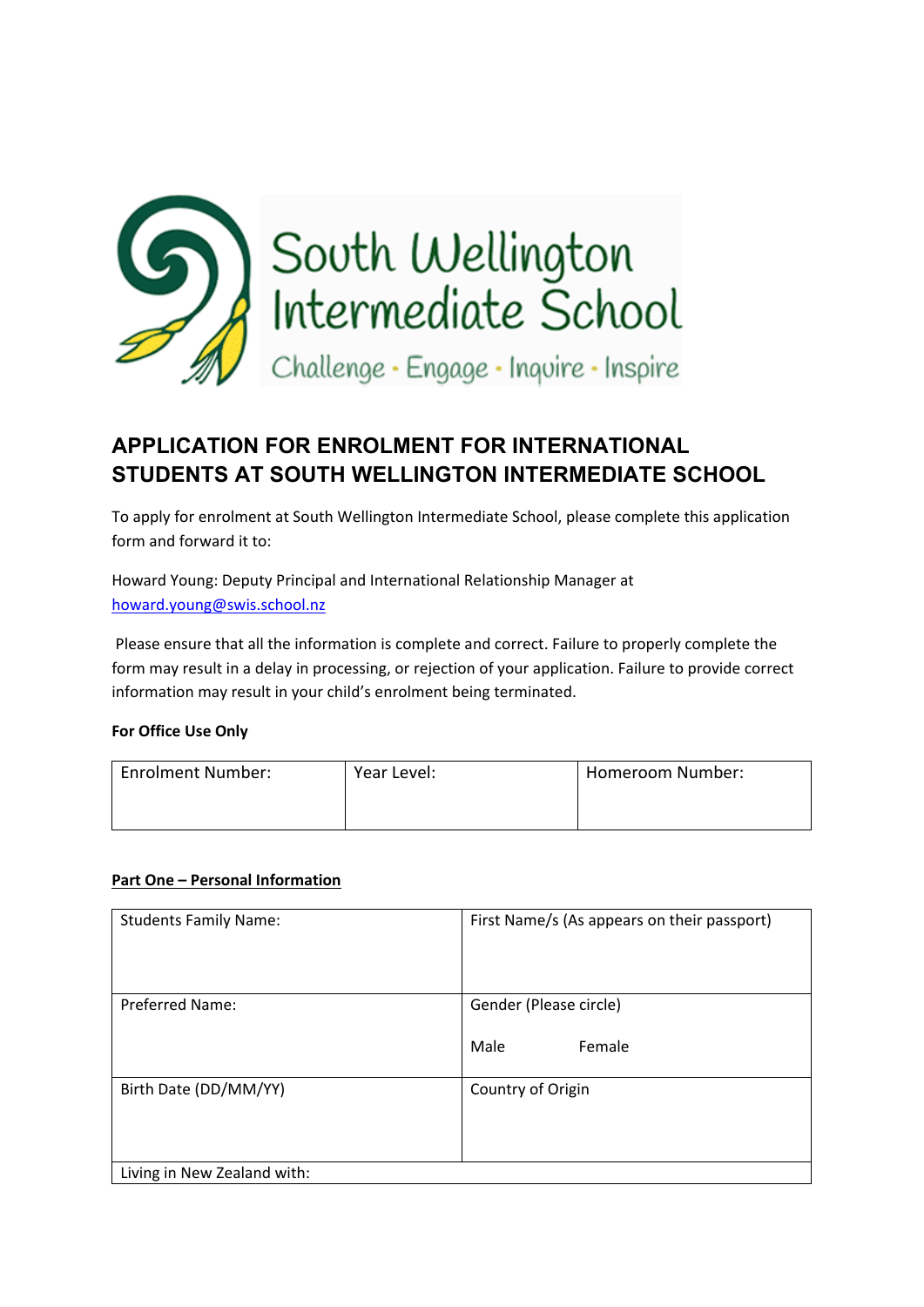| Homestay Caregiver / Guardian Caregiver / Agent / Parent / Relation |                                                |  |
|---------------------------------------------------------------------|------------------------------------------------|--|
| Student's Address in New Zealand                                    |                                                |  |
| New Zealand Home Phone Number                                       | New Zealand Mobile Number                      |  |
| <b>Email Address</b>                                                |                                                |  |
| New Zealand Emergency Contact Name:                                 | New Zealand Emergency Contact Phone<br>Number: |  |
| New Zealand Doctor:                                                 | New Zealand Doctor's Phone Number:             |  |

| <b>Overseas Contact Information</b>     |                      |  |
|-----------------------------------------|----------------------|--|
| Parent 1:                               | Home Phone Number    |  |
| Address                                 | Work Phone Number    |  |
|                                         | Mobile Phone Number  |  |
|                                         | <b>Email Address</b> |  |
| Parent 2:                               | Home Phone Number    |  |
| Address                                 | Work Phone Number    |  |
|                                         | Mobile Phone Number  |  |
|                                         | <b>Email Address</b> |  |
| Home Country Emergency Contact<br>Name: | Home Phone Number    |  |
|                                         | Mobile Phone Number  |  |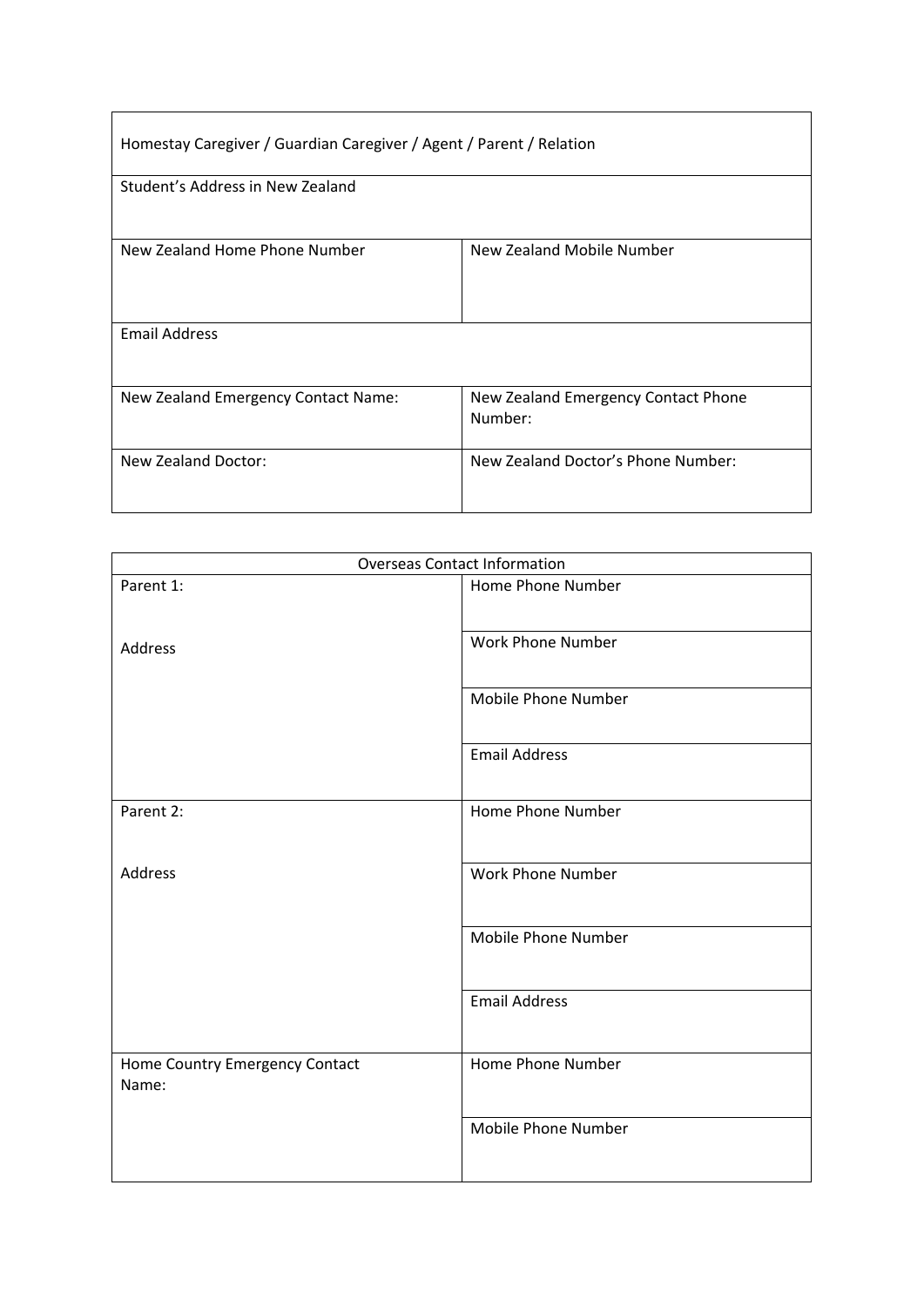| Passport Number of Student:  | Passport Expiry Date:      |
|------------------------------|----------------------------|
| Student Visa Number & Expiry | First Language             |
| Date of Entry to New Zealand | Passport Number of Parent: |

*Medical and Travel Insurance – This is compulsory for International Students studying in New Zealand. Please provide the details below.* 

| <b>Insurance Company</b> | Policy Type     |
|--------------------------|-----------------|
|                          |                 |
| Policy Start Date        | Policy End Date |
|                          |                 |

## Or **(tick)**



I have not yet taken out travel and medical insurance, but agree to do so and will provide proof of this to the school on acceptance of this application for enrolment.

## **School Fees**

|         | Fees (Including GST) \$ |        |                                                                                          |
|---------|-------------------------|--------|------------------------------------------------------------------------------------------|
| Payable | <b>Monthly</b>          | Termlv | Yearly                                                                                   |
|         |                         |        | This fee excludes cost of: dental and medical expenses, social events, music tuition and |
| camps.  |                         |        |                                                                                          |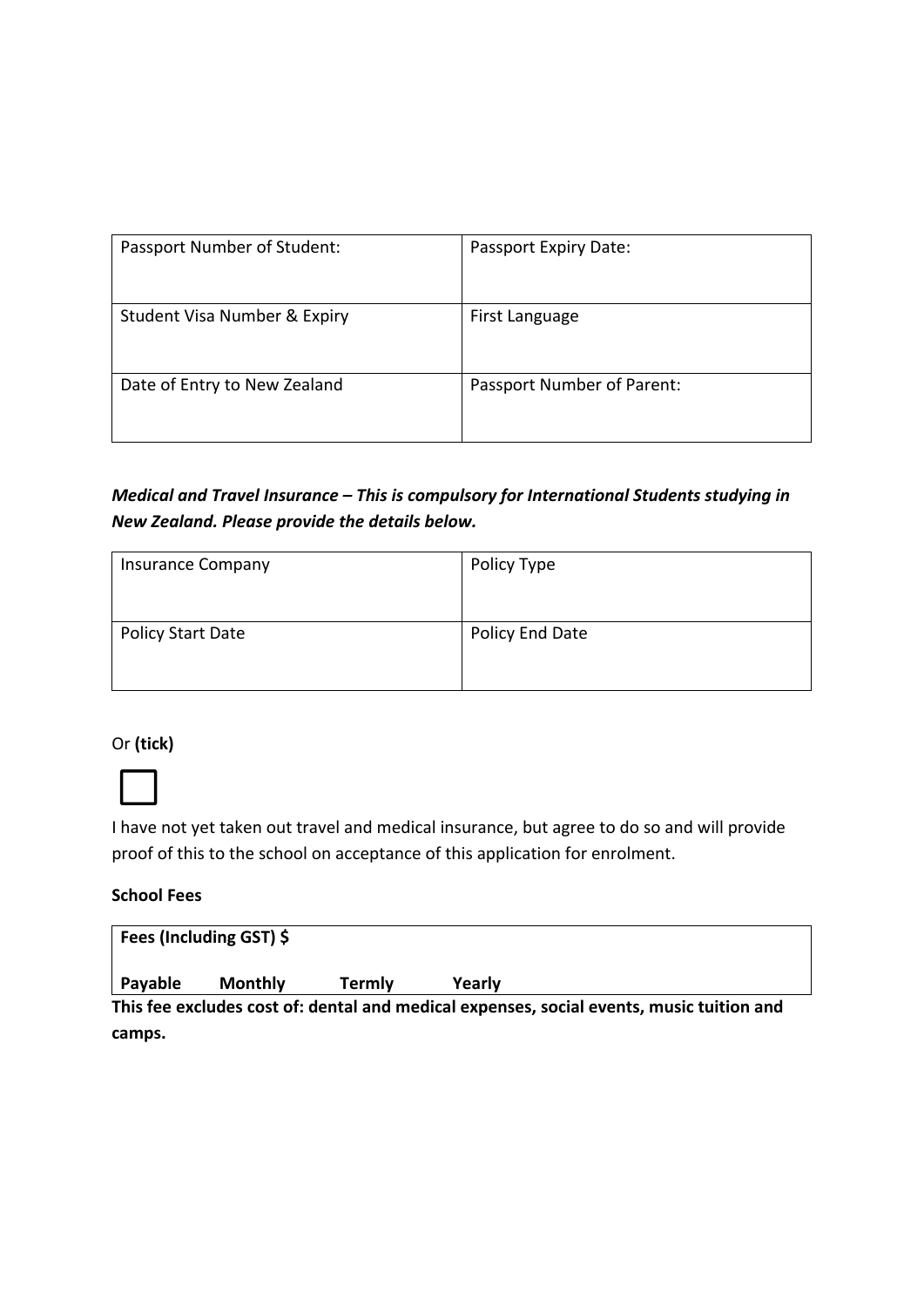#### **Part Two – Living Situation in Home Country**

\_\_\_\_\_\_\_\_\_\_\_\_\_\_\_\_\_\_\_\_\_\_\_

\_\_\_\_\_\_\_\_\_\_\_\_\_\_\_\_\_\_\_\_\_\_\_

- 1. What type of home do you live in? (apartment, house etc)
- 2. Where is your home located? (city, town, countryside etc)
- 3. How do you travel to school? (train, bus, car, walk etc)
- 4. Do you have any siblings ? Please circle one

 $\mathcal{L}=\frac{1}{2}\left[\frac{1}{2}\sum_{i=1}^{n} \frac{1}{2}\left(\frac{1}{2}\sum_{i=1}^{n} \frac{1}{2}\right)\right]$ 

YES NO

| Name | Age | Male / Female | Living at Home |
|------|-----|---------------|----------------|
|      |     |               |                |
|      |     |               |                |
|      |     |               |                |
|      |     |               |                |
|      |     |               |                |

Who usually looks after you?\_\_\_\_\_\_\_\_\_\_\_\_\_\_\_\_\_\_\_\_\_\_\_\_\_

What is your parents occupations?

| Parent 1:Name: | Occupation: |
|----------------|-------------|
|----------------|-------------|

Parent 2: Name\_\_\_\_\_\_\_\_\_\_\_\_\_\_\_\_ Occupation:\_\_\_\_\_\_\_\_\_\_\_\_\_\_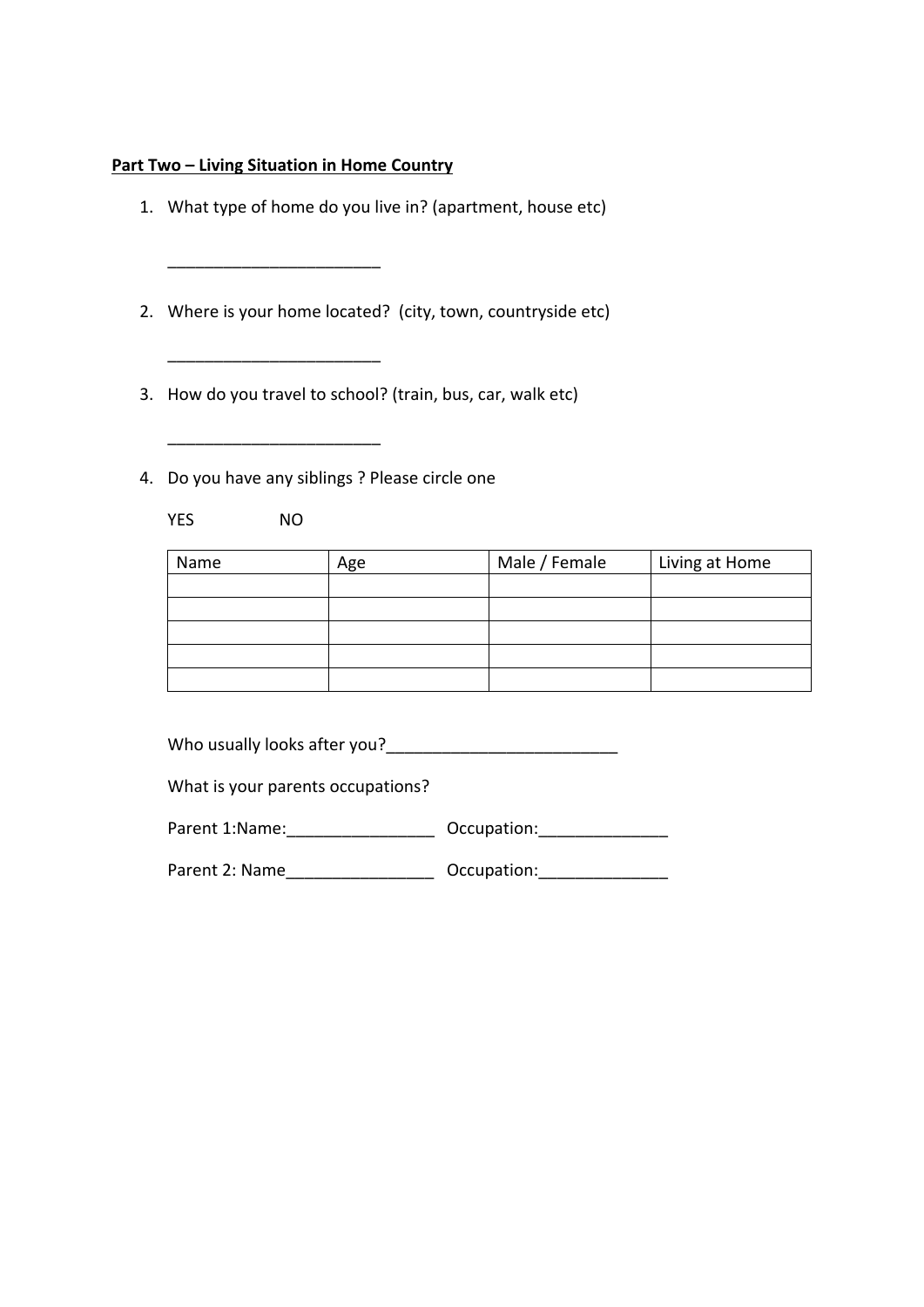## **Part Three – Health Information (Parents to complete)**

## **For students 12 years and older a full medical and/or x ray form is required to be attached to the visa application**

Does your child have any pre‐existing medical conditions? (Please circle one)

YES NO

\_\_\_\_\_\_\_\_\_\_\_\_\_\_\_\_\_\_\_\_\_\_\_

\_\_\_\_\_\_\_\_\_\_\_\_\_\_\_\_\_\_\_\_\_\_\_

\_\_\_\_\_\_\_\_\_\_\_\_\_\_\_\_\_\_\_\_\_\_\_

**\_\_\_\_\_\_\_\_\_\_\_\_\_\_\_\_\_\_\_\_\_\_\_** 

If yes please list below

New Zealand Children are immunised against the following diseases. Please circle which ones your son/daughter has been immunised against.

| <b>Whooping Cough</b> | Diptheria | Hepatitis B                       | Tuberculosis | Polio   |
|-----------------------|-----------|-----------------------------------|--------------|---------|
| Mumps                 |           | Rubella (German Measles   Tetanus |              | Measles |

If your child has not been vaccinated against any of the diseases above, and the opportunity arises for your child to be vaccinated at school, do you consent to your child being vaccinated? Yes / No Please state which diseases vaccination consent is given for:

Does your child have any allergies? (e.g. food allergies like peanuts or wheat, or medical allergies like penicillin or bee stings?)

\_\_\_\_\_\_\_\_\_\_\_\_\_\_\_\_\_\_\_\_\_\_\_\_\_\_\_\_\_\_\_\_\_\_\_\_\_\_\_\_\_\_\_\_\_\_\_\_\_\_\_\_\_\_\_\_\_\_\_\_\_\_\_\_\_\_\_\_\_\_\_\_

\_\_\_\_\_\_\_\_\_\_\_\_\_\_\_\_\_\_\_\_\_\_\_\_\_\_\_\_\_\_\_\_\_\_\_\_\_\_\_\_\_\_\_\_\_\_\_\_\_\_\_\_\_\_\_\_\_\_\_\_\_\_\_\_\_\_

\_\_\_\_\_\_\_\_\_\_\_\_\_\_\_\_\_\_\_\_\_\_\_\_\_\_\_\_\_\_\_\_\_\_\_\_\_\_\_\_\_\_\_\_\_

\_\_\_\_\_\_\_\_\_\_\_\_\_\_\_\_\_\_\_\_\_\_\_\_\_\_\_\_\_\_\_\_\_\_\_\_\_\_\_\_\_\_\_\_\_

Does your child carry any medication for this allergy?

Name any other medication your child requires:

\_\_\_\_\_\_\_\_\_\_\_\_\_\_\_\_\_\_\_\_\_\_\_\_\_\_\_\_\_\_\_\_\_\_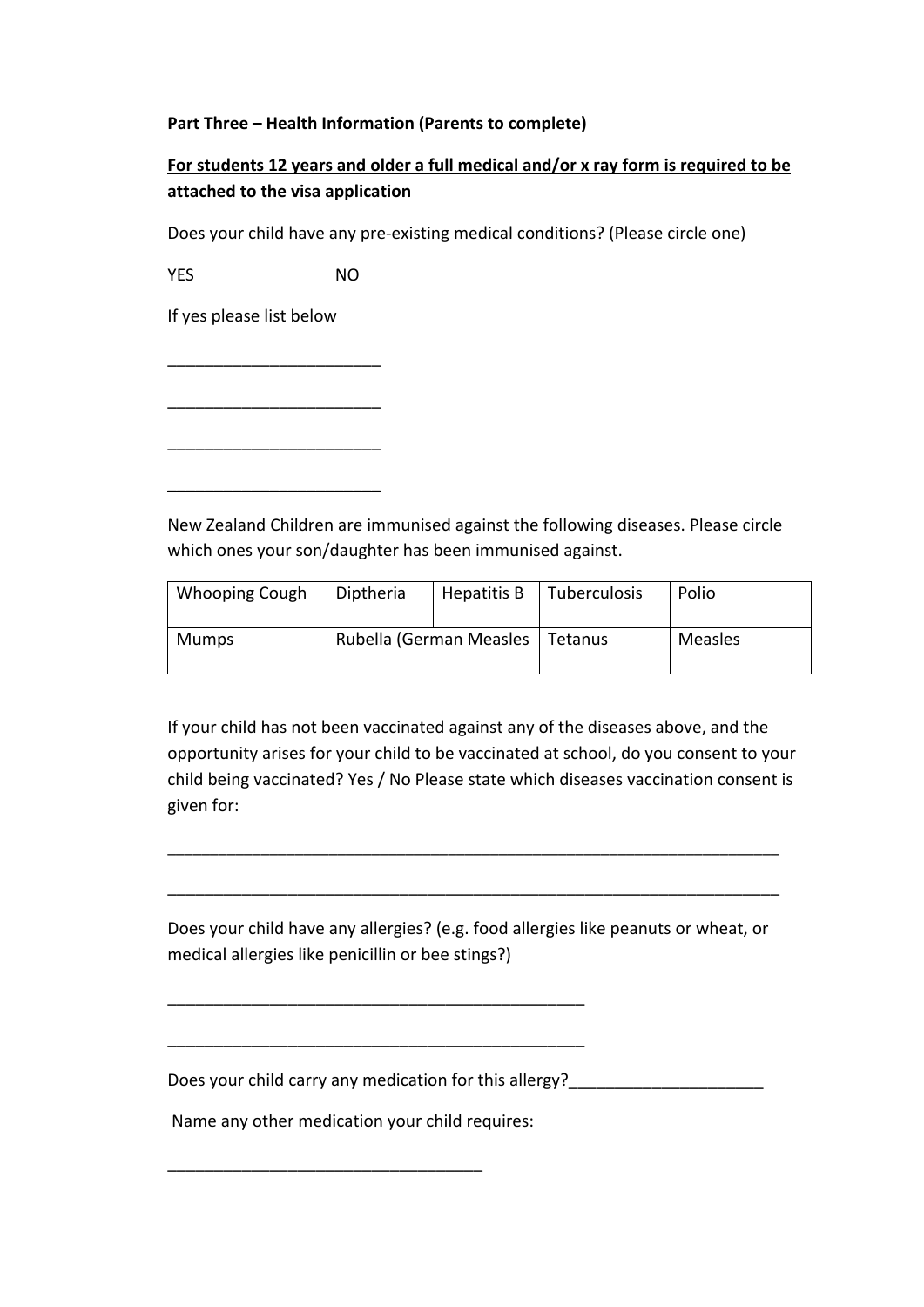## **Part Four – Study Information**

#### **Parents to complete**

If possible please attach the most recent school report

Does your child have any specific needs that may affect their learning?

What is your child's level of English? (in your estimation)

\_\_\_\_\_\_\_\_\_\_\_\_\_\_\_\_\_\_\_\_\_\_\_\_\_\_\_\_\_\_\_\_\_\_\_\_\_\_\_\_\_\_\_\_\_\_

\_\_\_\_\_\_\_\_\_\_\_\_\_\_\_\_\_\_\_\_\_\_\_\_\_\_\_\_\_\_\_\_\_\_\_\_\_\_\_\_\_\_\_\_\_\_

| Beginner | Elementary | Intermediate | Good | Excellent |
|----------|------------|--------------|------|-----------|
|          |            |              |      |           |
|          |            |              |      |           |

 $\Box$ 

\_\_\_\_\_\_\_\_\_\_\_\_\_\_\_\_\_\_\_\_\_\_\_\_\_\_\_\_\_ \_\_\_\_\_\_\_\_\_\_\_\_\_\_\_\_\_\_\_\_\_\_\_\_\_\_\_\_\_\_\_

\_\_\_\_\_\_\_\_\_\_\_\_\_\_\_\_\_\_\_\_\_\_\_\_\_\_\_\_\_\_\_\_\_\_\_\_\_\_\_\_\_\_\_\_\_\_\_\_\_\_\_\_\_\_\_\_\_\_\_\_\_\_\_\_\_\_\_\_

\_\_\_\_\_\_\_\_\_\_\_\_\_\_\_\_\_\_\_\_\_\_\_\_\_\_\_\_\_\_\_\_\_\_\_\_\_\_\_\_\_\_\_\_\_\_\_\_\_\_\_\_\_\_\_\_\_\_\_\_\_\_\_\_\_\_\_\_

\_\_\_\_\_\_\_\_\_\_\_\_\_\_\_\_\_\_\_\_\_\_\_\_\_\_\_\_\_\_\_\_\_\_\_\_\_\_\_\_\_\_\_\_\_\_\_\_\_\_\_\_\_\_\_\_\_\_\_\_\_\_\_\_\_\_\_\_

\_\_\_\_\_\_\_\_\_\_\_\_\_\_\_\_\_\_\_\_\_\_\_\_\_\_\_\_\_\_\_\_\_\_\_\_\_\_\_\_\_\_\_\_\_\_\_\_\_\_\_\_\_\_\_\_\_\_\_\_\_\_\_\_\_\_\_\_

#### **Students to complete**

What are your favourite subjects at school?

What do you find most challenging about school?

What do you enjoy most about school?

What worries you most about coming to school in New Zealand?

What are you hoping to achieve while you are in New Zealand?

## **Part Five – Additional Information**

Have you travelled to other countries before? If yes which countries and how long?

\_\_\_\_\_\_\_\_\_\_\_\_\_\_\_\_\_\_\_\_\_\_\_\_\_\_\_\_\_\_\_\_\_\_ \_\_\_\_\_\_\_\_\_\_\_\_\_\_\_\_\_\_\_\_\_\_\_\_\_\_\_\_\_\_\_\_\_

\_\_\_\_\_\_\_\_\_\_\_\_\_\_\_\_\_\_\_\_\_\_\_\_\_\_\_\_\_\_\_\_\_\_ \_\_\_\_\_\_\_\_\_\_\_\_\_\_\_\_\_\_\_\_\_\_\_\_\_\_\_\_\_\_\_\_\_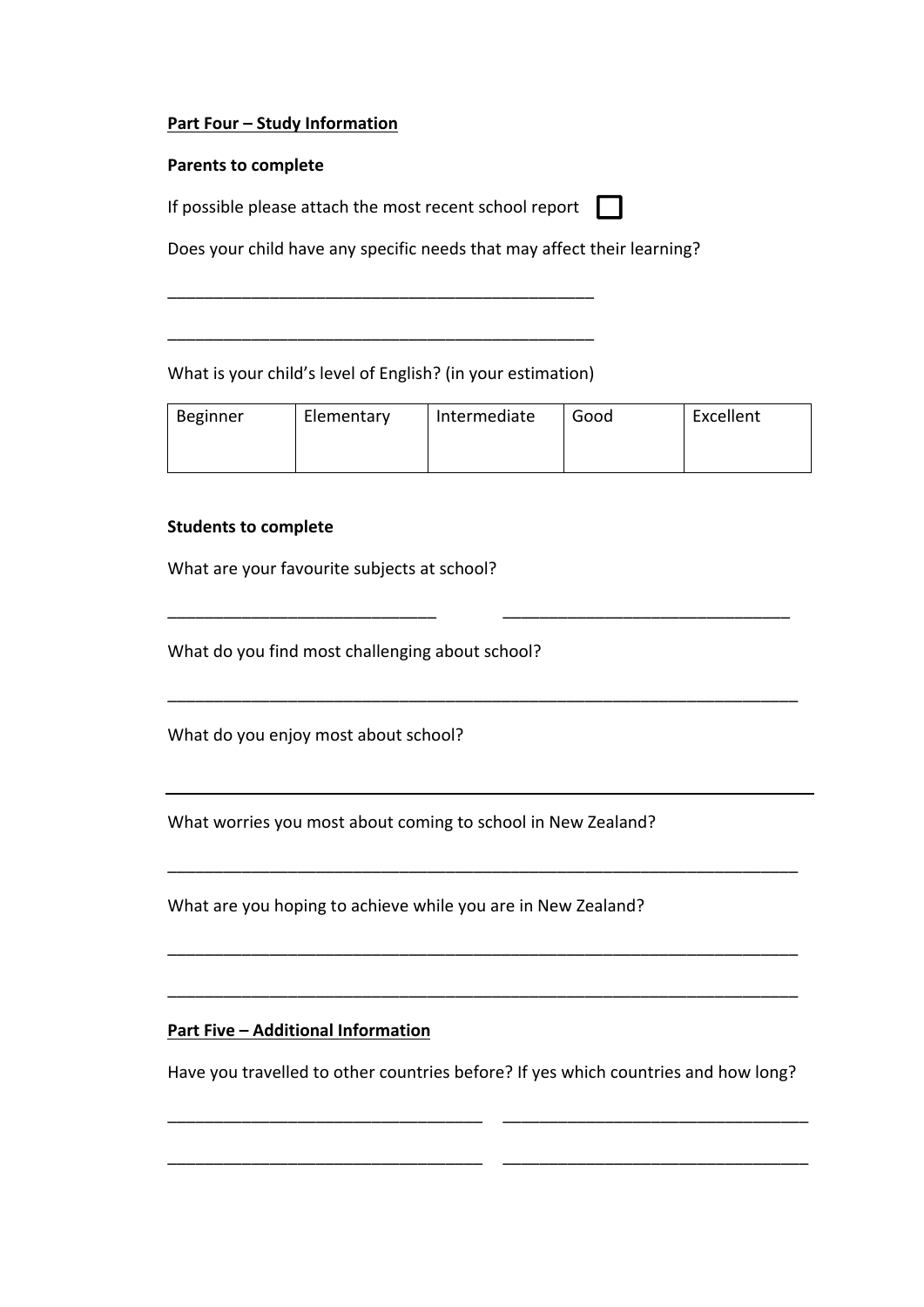Have you lived away from your families? (Circle one)

YES NO

If yes, describe  $\blacksquare$ 

Do you need to attend church or another place of worship on a regular basis? (Please circle)

YES NO

If yes, please state which church\_\_\_\_\_\_\_\_\_\_\_\_\_\_\_\_\_\_\_\_\_\_\_\_\_\_\_\_\_\_\_\_\_

Do you plan to return home in the term holidays? (Please circle)

YES NO

Is there a particular part of your culture that is very important to you that we should know about?

\_\_\_\_\_\_\_\_\_\_\_\_\_\_\_\_\_\_\_\_\_\_\_\_\_\_\_\_\_\_\_\_\_\_\_\_\_\_\_\_\_\_\_\_\_\_\_\_\_\_\_\_\_\_\_\_\_\_\_\_\_\_\_\_\_\_\_\_\_

\_\_\_\_\_\_\_\_\_\_\_\_\_\_\_\_\_\_\_\_\_\_\_\_\_\_\_\_\_\_\_\_\_\_\_\_\_\_\_\_\_\_\_\_\_\_\_\_\_\_\_\_\_\_\_\_\_\_\_\_\_\_\_\_\_\_\_\_\_

\_\_\_\_\_\_\_\_\_\_\_\_\_\_\_\_\_\_\_\_\_\_\_\_\_\_\_\_\_\_\_\_\_\_\_\_\_\_\_\_\_\_\_\_\_\_\_\_\_\_\_\_\_\_\_\_\_\_\_\_\_\_\_\_\_\_\_\_\_

\_\_\_\_\_\_\_\_\_\_\_\_\_\_\_\_\_\_\_\_\_\_\_\_\_\_\_\_\_\_\_\_\_\_\_\_\_\_\_\_\_\_\_\_\_\_\_\_\_\_\_\_\_\_\_\_\_\_\_\_\_\_\_\_\_\_\_\_\_

Is there any particular food that you cannot eat?

Do you have any special dietary requirements? (E.g. vegetarian, don't eat chicken or pork, etc)

\_\_\_\_\_\_\_\_\_\_\_\_\_\_\_\_\_\_\_\_\_\_\_\_\_\_\_\_\_\_\_\_\_\_\_\_\_\_\_\_\_\_\_\_\_\_\_\_\_\_\_\_\_\_\_\_\_\_\_\_\_\_\_\_\_\_\_\_\_

\_\_\_\_\_\_\_\_\_\_\_\_\_\_\_\_\_\_\_\_\_\_\_\_\_\_\_\_\_\_\_\_\_\_\_\_\_\_\_\_\_\_\_\_\_\_\_\_\_\_\_\_\_\_\_\_\_\_\_\_\_\_\_\_\_\_\_\_\_

\_\_\_\_\_\_\_\_\_\_\_\_\_\_\_\_\_\_\_\_\_\_\_\_\_\_\_\_\_\_\_\_\_\_\_\_\_\_\_\_\_\_\_\_\_\_\_\_\_\_\_\_\_\_\_\_\_\_\_\_\_\_\_\_\_\_\_\_\_

\_\_\_\_\_\_\_\_\_\_\_\_\_\_\_\_\_\_\_\_\_\_\_\_\_\_\_\_\_\_\_\_\_\_\_\_\_\_\_\_\_\_\_\_\_\_\_\_\_\_\_\_\_\_\_\_\_\_\_\_\_\_\_\_\_\_\_\_\_

| I acknowledge all information I/we have given is true, and correct and that the<br>school has no liability for injury, loss, thief or misadventure |         |  |
|----------------------------------------------------------------------------------------------------------------------------------------------------|---------|--|
| Student:                                                                                                                                           | Parent: |  |
| Principal:                                                                                                                                         | Date:   |  |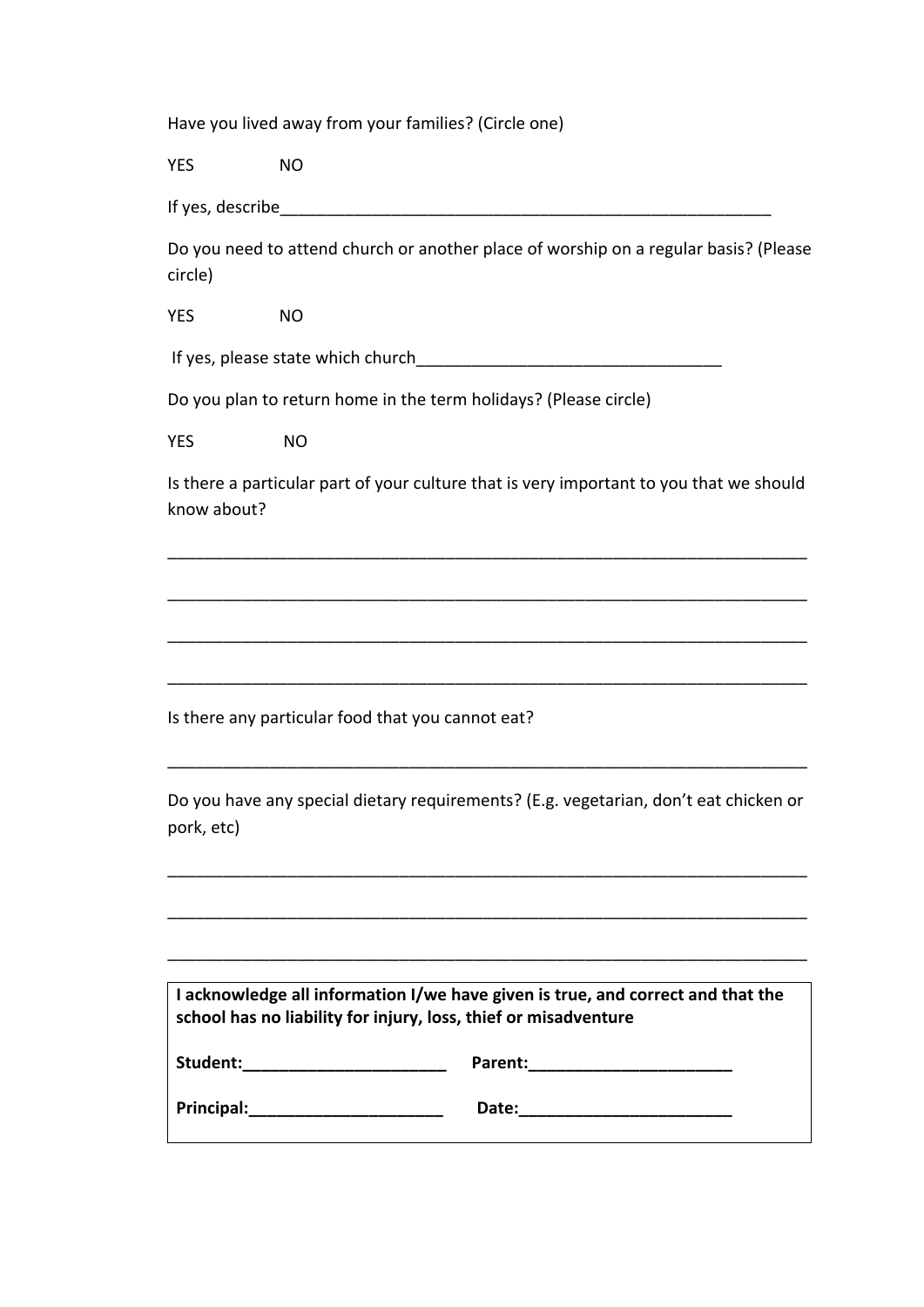

# **Tuition Agreement for International Students**

This agreement is between South Wellington Intermediate School and the student. It shall be signed by the parents or legal guardian on behalf of the international student.

## **Terms and Conditions**

- 1. The school will provide tuition to the student in accordance with the New Zealand Ministry of Education Code of Practice and the laws of New Zealand in return for a fee.
- 2. The student will comply with the rules and policies of South Wellington Intermediate School.
- 3. Students who are placed in homestay families can be relocated at the discretion of South Wellington Intermediate School if they deem the safety or well‐being of the student is in anyway compromised. While attempts will be made to contact the parents prior to a move being made, the school has the authority to complete the move before speaking with the parents.
- 4. The parents agree to complete the enrolment form truthfully and accurately.
- 5. South Wellington Intermediate School agrees to use its best endeavours to ensure the safety, health and well‐being of international students. This does not extend to outside of school hours.
- 6. Under the Privacy Act, I understand that all personal information provided to South Wellington Intermediate School is collected and will be held by the school.
- 7. It is acknowledged that all relevant provisions of the Education Act 1989 shall apply to the international students in New Zealand. Any decision under these provisions to expel or suspend the Student for a specified period shall terminate this agreement and the Refund Policy shall apply. The Parents shall have no claim in damages or for any compensation if this agreement is terminated in these circumstances.
- 8. The School must be notified of any changes to accommodation, contact details or international student status.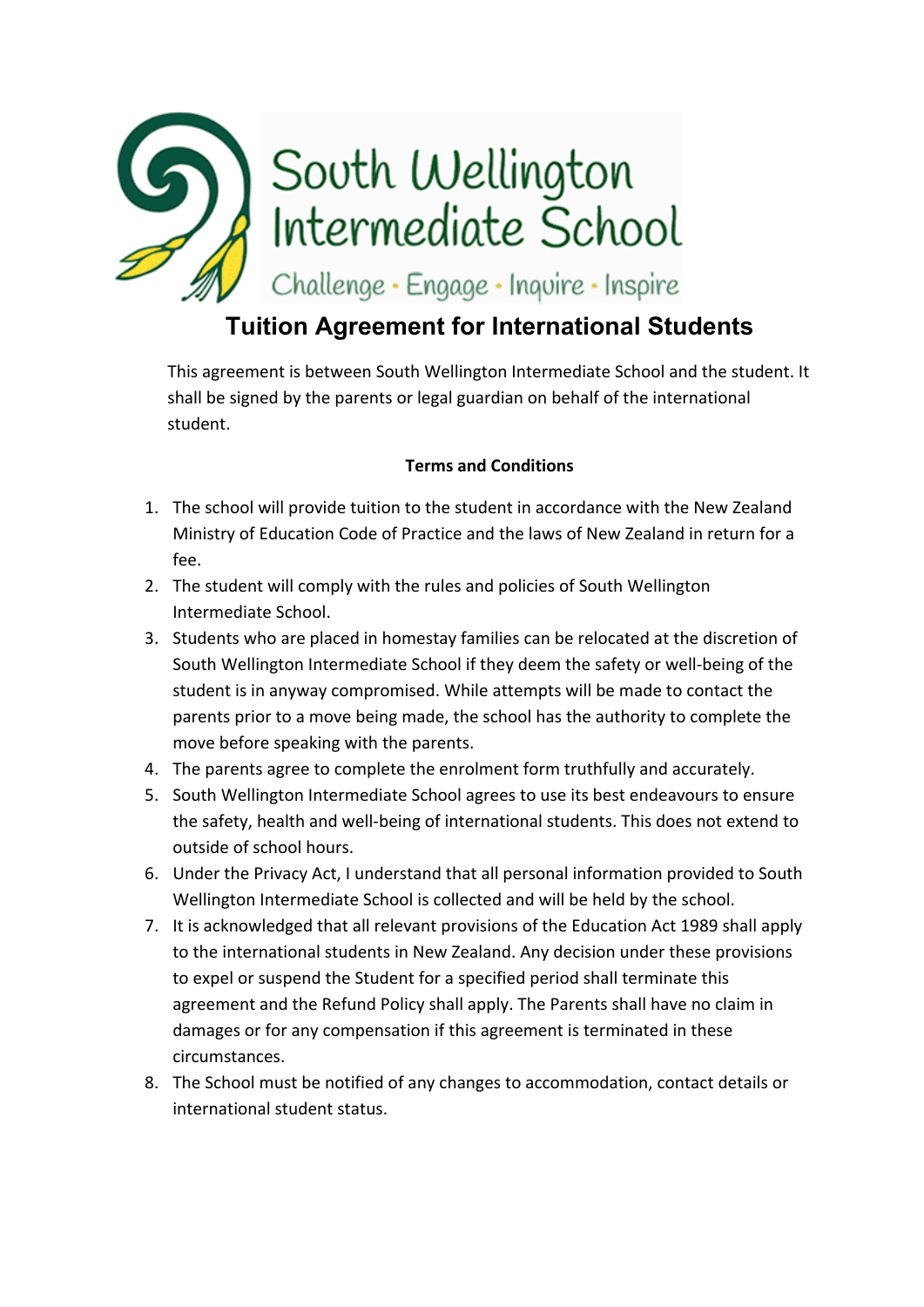- 9. Either party may terminate this agreement at any time upon two weeks' written notice being given to the other party. If the agreement is terminated the Refund Policy shall apply.
- 10. Neither party is liable to the other for failing to meet its obligations under this agreement to the extent that the failure was caused by an act of God or any other circumstances beyond it's reasonable control. The Refund Policy will apply.
- 11. This agreement shall be construed and take effect as a contract made in New Zealand and will be governed by New Zealand law.
- 12. Notices given under this agreement must be in writing and given to the addresses set out in the application forms.
- 13. This agreement contains all terms, representations and warranties made between the parties and supersedes all prior discussions and agreements covering the subject matter of this agreement.
- 14. If the Student/Parents fail to provide any information requested in the application for tuition, the School may be unable to process the application.
- 15. The Student/Parents have the right under the Privacy Act 1993 to obtain access to and request corrections of any personal information held by the School concerning them.
- 16. The school can adjust the students course of study if deemed necessary.
- 17. The school will not continue to enrol any international students whose particular learning needs are not suitable for what the school can readily provide students e.g. who have special medical, learning or behavioural difficulties.
- 18. Students may travel outside of the Greater Wellington region with their homestay family or their natural parents, however the International Relationship Manager at South Wellington Intermediate School must be informed prior to travel and the school reserves the right to refuse permission.
- 19. The School requires that the Medical and Travel Insurance Policy the Student holds must be New Zealand based and commenced prior to the enrolment of the student. a. Medical and Travel Insurance: international students must have appropriate and current medical and travel insurance while studying in New Zealand b. Eligibility for Health Services: Most international students are not entitled to publicly funded health services while in New Zealand. If the student receives medical treatment during his/her visit they may be liable for the full costs of that treatment. Full details on entitlements to publicly‐funded health services are available through the Ministry of Health, and can be viewed on their website at http://www.moh.govt.nz. c. Accident Insurance: The Accident Compensation Corporation provides accident insurance for all New Zealand citizens, residents and temporary visitors to New Zealand, but you may still be liable for all other medical and related costs. Further information can be viewed on the ACC website at http://www.acc.co.nz.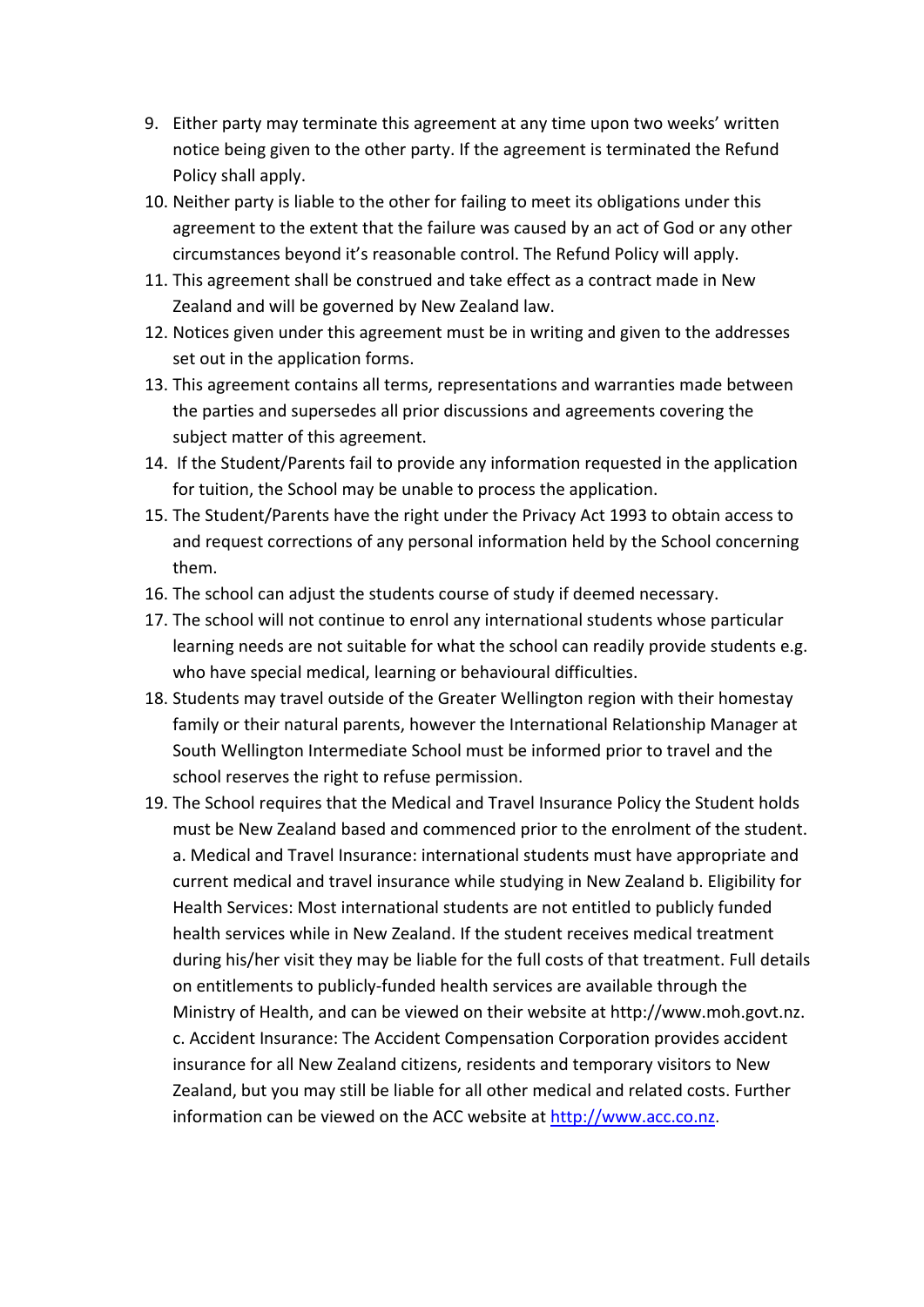20. Information on refunds for international students can be found in the South Wellington Intermediate School Board of Trustees' Refund Policy for International Fee Paying Students. Guidelines:

a. If you change your mind before coming to New Zealand, your full fees will be refunded less an administration fee of NZ\$350.00.

b. No refunds will be made to students who are asked to leave South Wellington Intermediate School because of misbehaviour or poor attendance.

c. Refunds/partial refunds of fees paid will be made only in exceptional circumstances at the discretion of the Principal. A written application to the Principal setting out the reasons for requesting a refund/partial refund is required. d. Where student status changes to Permanent Residency during the course of a school year, unspent fees will be refunded as from the start of the following term. e. No refunds will be made to students who wish to transfer to another school either in New Zealand or overseas.

CODE: South Wellington Intermediate School has agreed to observe and be bound by the Code of Practice for the Pastoral care of International Students published by the Minister of Education. Copies of the Code are available on request from this institution or from the New Zealand Ministry of Education website at http://www.minedu.govt.nz

Acceptance of Terms

4 I agree to abide by the rules and policies of the school at all times.

 I understand that the school will take action on my behalf in case of sudden illness or injury.

 In terms of the Privacy Act I understand that the information on this form is collected to form part of the essential information the school holds on my child.

I have read and understood the terms and conditions detailed in this agreement.

Signature of Parent/Legal Guardian: ……………………………………… Name of Parent/Legal Guardian:…………………………………………… Principal: …………………………………………………………………….. Date: …………………………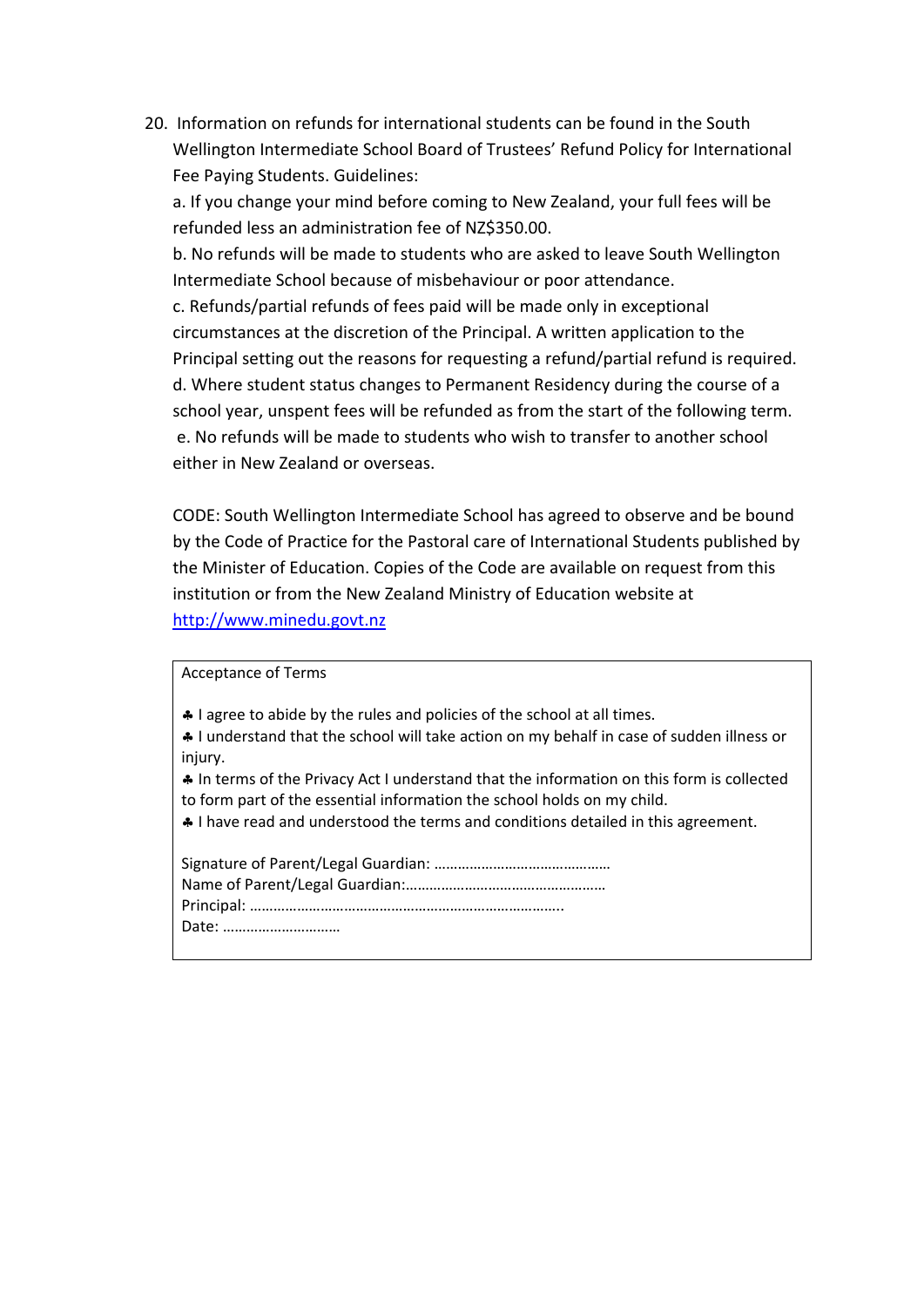

## **Refund Agreement for International Students**

- 1. If you change your mind prior to arrival in New Zealand you will be refunded the full amount minus a \$250 administration fee.
- 2. If you wish to withdraw after arriving in New Zealand, no refund will be given, except in the case of:
	- returning home because of student's serious illness;

 returning home because of death or serious illness of a close member of the student's family. (parents, siblings, grandparents). In these cases, under New Zealand law, South Wellington Intermediate School must retain amounts to cover costs already incurred. The balance of fees received may be returned. Medical evidence (i.e. a certified Doctor's Medical Certificate, in English) must be provided.

- 3. No refunds will be made to students who are asked to leave South Wellington Intermediate School because of misbehaviour or poor attendance.
- 4. Where student status changes to Permanent Residency during the course of a school year, unspent fees will be refunded as from the start of the following term.
- 5. Refunds/partial refunds of fees paid will be made only in exceptional circumstances at the discretion of the Principal. A written application to the Principal setting out the reasons for requesting a refund/partial refund is required.
- 6. Should South Wellington Intermediate School cease to be a signatory on the Code of Practice for Pastoral Care of International Students, refunds will be made in accordance to the code.

By signing below, I acknowledge that I have read and fully understand the terms and conditions of refund of school fees set out in the South Wellington Intermediate School Refund Agreement.